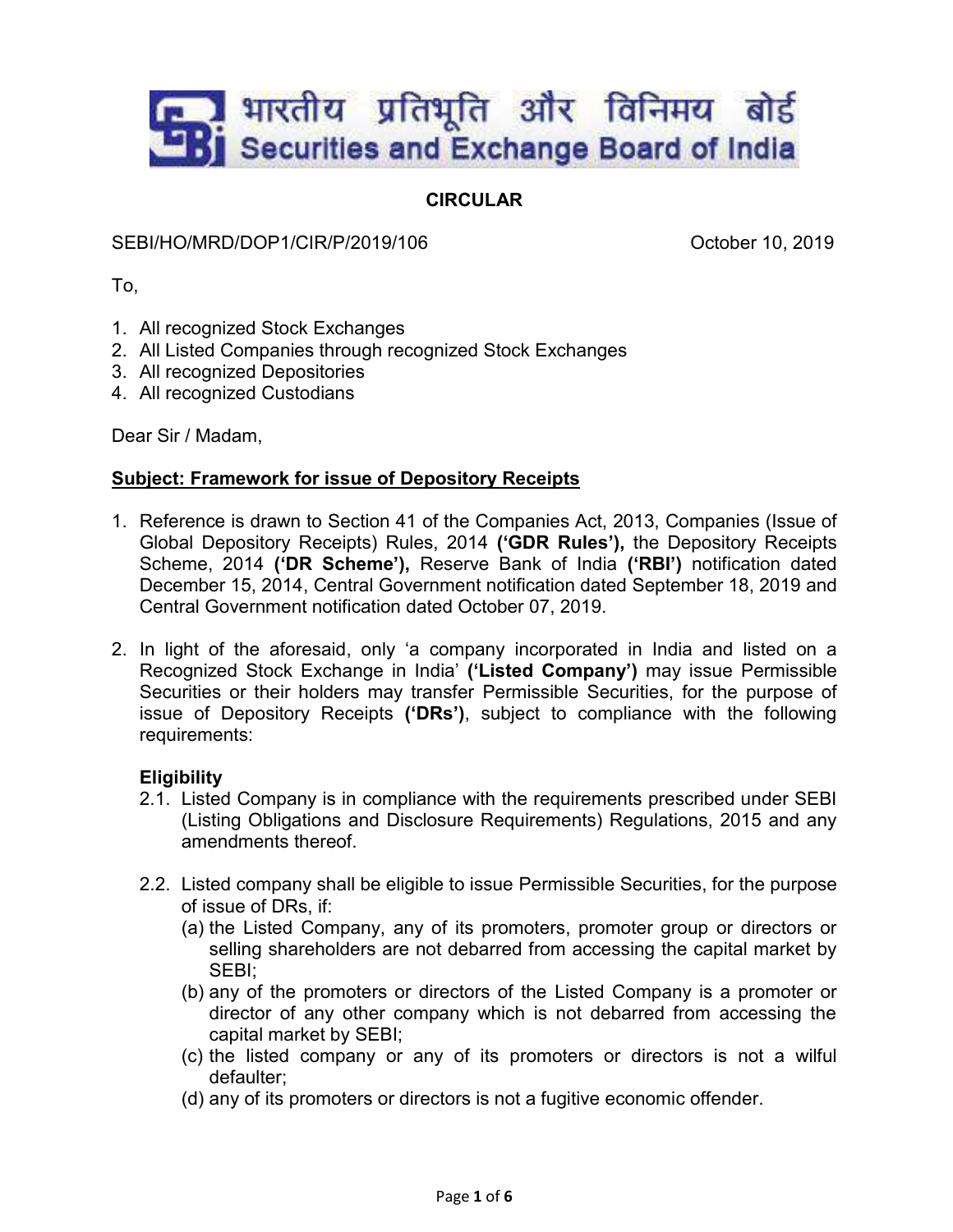- 2.3. Existing holders shall be eligible to transfer Permissible Securities, for the purpose of issue of DRs, if:
	- (a) the Listed Company or the holder transferring Permissible Securities are not debarred from accessing the capital market by SEBI;
	- (b) the Listed Company or the holder transferring Permissible Securities is not a wilful defaulter;
	- (c) the holder transferring Permissible Securities or any of the promoters or directors of the Listed Company are not a fugitive economic offender.

**Explanation 1**: The restrictions at Paragraph (2.2) and (2.3) above shall not apply to the persons or entities mentioned therein, who were debarred in the past by SEBI and the period of debarment is already over as on the date of filing of the document as referred at Paragraph (2.13).

**Explanation 2:** For the purpose of this Circular, DR means a foreign currency denominated instrument, listed on an international exchange, issued by a foreign depository in a permissible jurisdiction on the back of permissible securities issued or transferred to a domestic custodian and includes 'global depository receipt' as defined in section 2(44) of the Companies Act, 2013.

**Explanation 3:** For the purpose of this Circular 'Foreign Depository' means a person which:

- (a) is not prohibited from acquiring permissible securities;
- (b) is regulated in any of the Permissible Jurisdiction as defined in this Circular; and
- (c) has legal capacity to issue DRs in the Permissible Jurisdiction where issue of DRs is proposed.

**Explanation 4:** For the purpose of this Circular, **'**transfer of permissible securities by existing holders' means deposit of existing Permissible Securities of the Listed Company with a Domestic Custodian, for the purpose of issue of DRs, pursuant to formal agreement(s) among the Listed Company and the Foreign Depository. For this purpose, the Listed Company may also enter into arrangement(s) with, Indian Depository, Domestic Custodian and existing Permissible Securities holder(s), as may be necessary.

- 2.4. For the purpose of an initial issue and listing of DRs, pursuant to 'transfer by existing holders', the Listed Company shall provide an opportunity to its equity shareholders to tender their shares for participation in such listing of DRs.
- 2.5. Subsequent issue and listing of DRs, pursuant to 'transfer by existing shareholders' may take place subject to the limits approved pursuant to a special resolution in terms of GDR Rules.
- 2.6. A company proposing to make a public offer and list on a Recognized Stock Exchange, and also simultaneously proposing to issue Permissible Securities or transfer Permissible Securities of existing holders, for the purpose of issue of DRs and listing such DRs on an International Exchange, may seek in-principle and final approval from Recognized Stock Exchange as well as International Exchange. However, such issue or transfer of Permissible Securities for the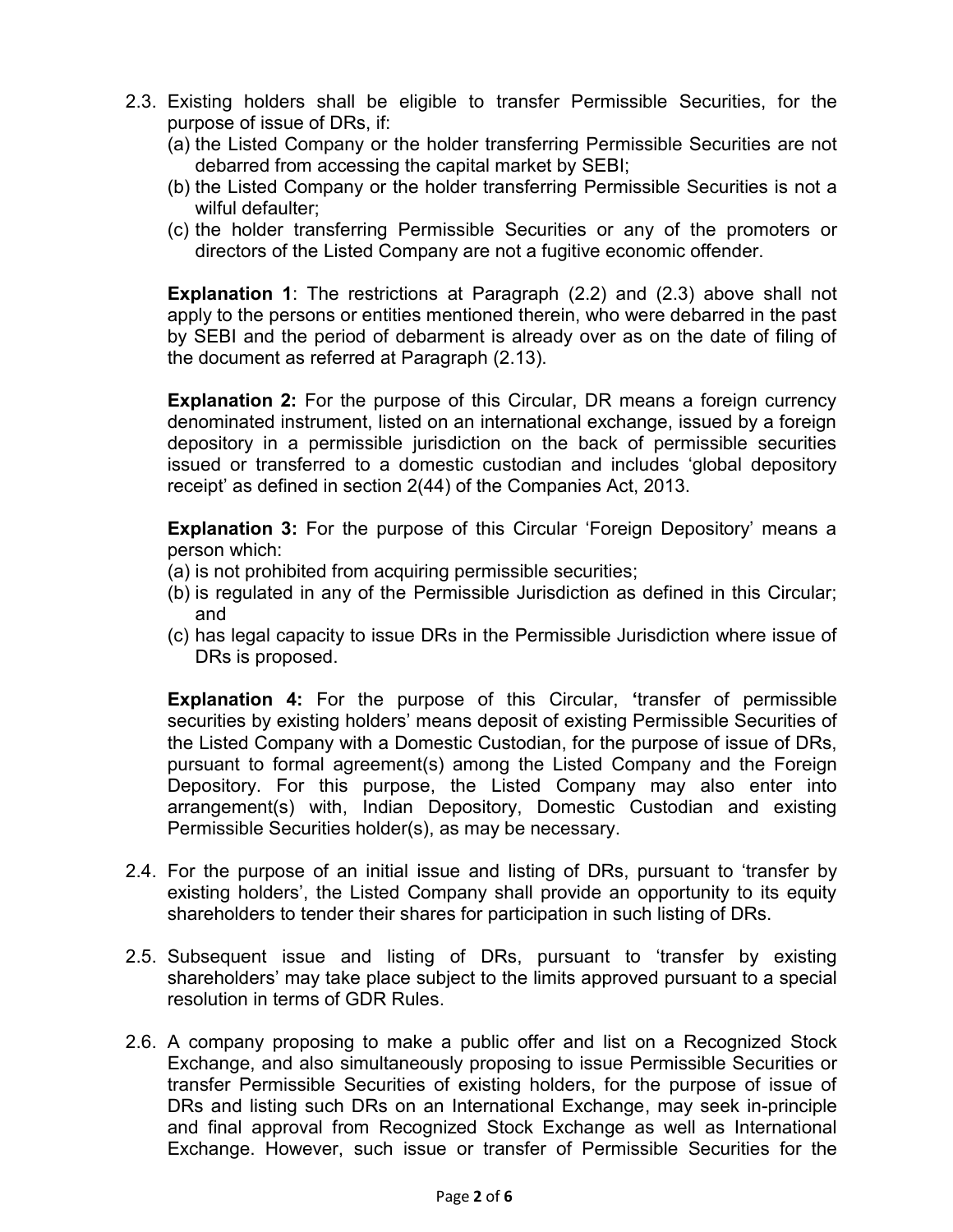purpose of issue of DRs shall be subsequent to, the receipt of trading approval from the Recognized Stock Exchange for the public offer.

### **Permissible Jurisdictions and International Exchanges**

2.7. Listed Company shall be permitted to issue Permissible Securities or transfer Permissible Securities of existing holders, for the purpose of issue of DRs, only in Permissible Jurisdictions and said DRs shall be listed on any of the specified International Exchange(s) of the Permissible Jurisdiction.

*Explanation 1:* For the purpose of this Circular, 'Permissible Jurisdiction' shall mean jurisdictions as may be notified by the Central Government from time to time, pursuant to notification no. G.S.R. 669(E) dated September 18, 2019 in respect of sub-rule 1 of rule 9 of Prevention of Money-Laundering (Maintenance of Records) Rules, 2005.

*Explanation 2:* For the purpose of this Circular 'International Exchange(s)' shall mean exchange(s) as may be notified by SEBI from time to time**.**

2.8. Listing of DRs on specified International Exchange shall meet the highest applicable level / standards for such listing by foreign issuers.

*Explanation: Examples of DR listing programs that would qualify for the aforesaid criteria:*

*Issuer-sponsored Level III ADR programs listed on Nasdaq or the NYSE, DRs listed on the Main Board of the Hong Kong Stock Exchange, Global Depositary Receipts admitted to the Standard Segment of the Official List of the FCA and to trading on the London Stock Exchange.*

#### **Obligations of Listed Company**

- 2.9. Listed Company shall ensure compliance with extant laws relating to issuance of DRs, including, requirements prescribed in this Circular, the Companies Act, 2013, the Foreign Exchange Management Act, 1999 ('FEMA'), Prevention of Money-Laundering Act, 2002, and rules and regulations made thereunder. For this purpose, Listed Company may also enter into necessary arrangements with Custodian, Indian Depository and Foreign Depository.
- 2.10.Listed Company shall ensure that DRs are issued only with Permissible Securities as the underlying. **Explanation:** For the purpose of this Circular, 'Permissible Securities' shall mean equity shares and debt securities, which are in dematerialized form and rank pari passu with the securities issued and listed on a Recognized Stock Exchange.
- 2.11.Listed Company shall ensure that the aggregate of Permissible Securities which may be issued or transferred for the purpose of issue of DRs, along with Permissible Securities already held by persons resident outside India, shall not exceed the limit on foreign holding of such Permissible Securities under the applicable regulations of FEMA: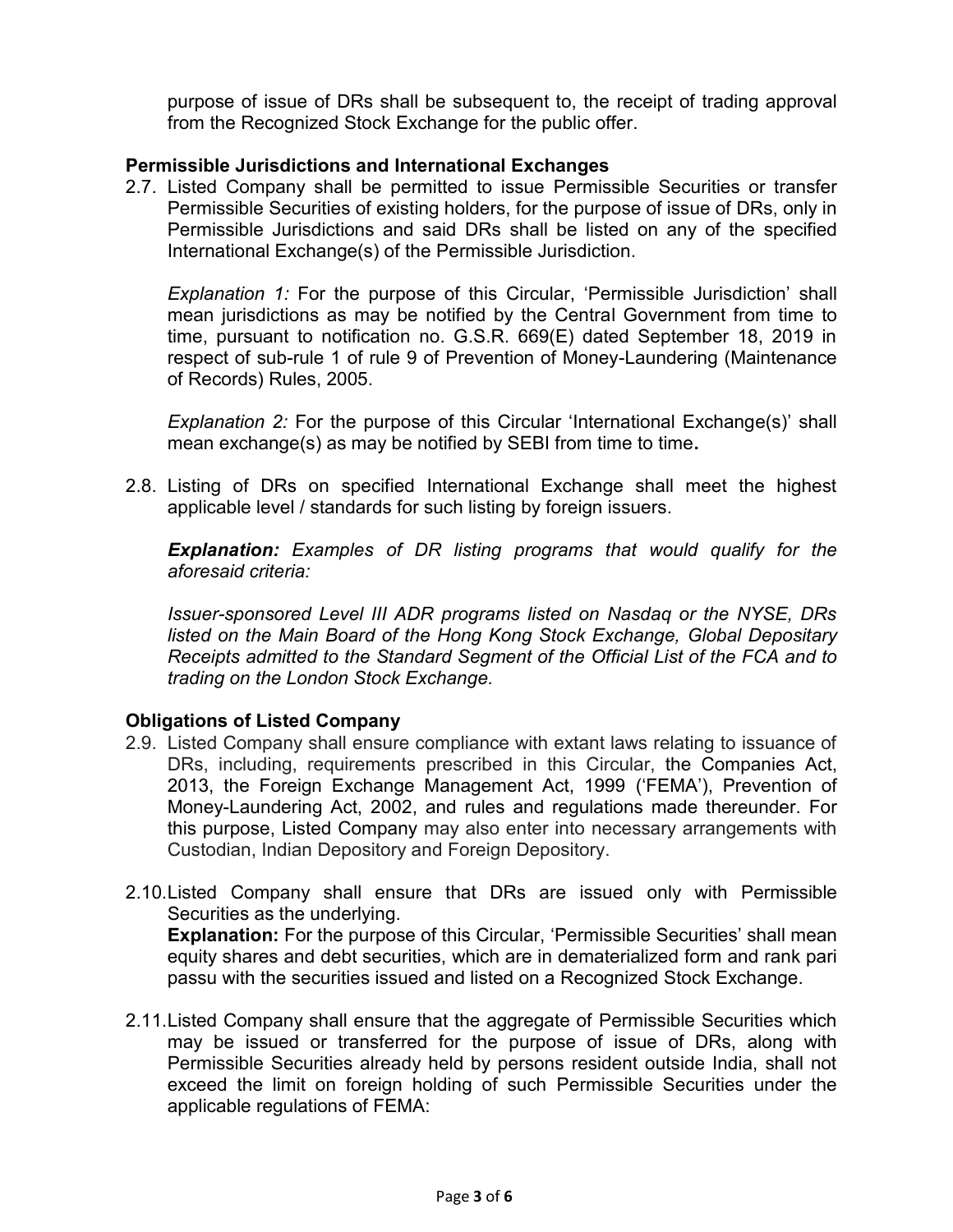Provided that within the above limit, the maximum of aggregate of Permissible Securities which may be issued by the Listed Company or transferred by the existing holders, for the purpose of issue of DRs, shall be such that the Listed Company is able to ensure compliance with the minimum public shareholding requirement, after excluding the Permissible Securities held by the depository for the purpose of issue of DRs.

- 2.12.Listed Company shall ensure that the agreement entered with the Foreign Depository, for the purpose of issue of DRs, provides that the Permissible holder, including its Beneficial Owner(s), shall ensure compliance with holding limits prescribed under Paragraph (2.19).
- 2.13.Listed Company shall, through an intermediary, file with SEBI and the Recognized Stock Exchange(s), a copy of the initial document, by whatever name called, for initial issue of DRs issued on the back of Permissible Securities.
	- (a) SEBI shall endeavor to forward its comments, if any, to the Recognized Stock Exchange(s) within a period of 7 working days from the receipt of the document and in the event of no comments being issued by SEBI within such period, it shall be deemed that SEBI does not have comments to offer.
	- (b) Recognized Stock Exchange(s) shall take into consideration the comments of SEBI while granting in-principle approval to the Listed Company and decide on the approval within 15 working days of receipt of application and required documents.

Further, final document for such initial issue shall be filed with Recognized Stock Exchange(s) and SEBI for record purpose.

2.14.Listed Company shall ensure that any public disclosures made by the Listed Company on International Exchange(s) in compliance with the requirements of the Permissible Jurisdiction where the DRs are listed or of the International Exchange(s), are also filed with the Recognized Stock Exchange as soon as reasonably possible but not later than twenty four hours from the date of filing.

#### **Permissible holder**

- 2.15.Permissible holder means a holder of DR, including its Beneficial Owner(s), satisfying the following conditions:
	- (a) who is not a person resident in India;
	- (b) who is not a Non-Resident Indian (NRI)

*Explanation 1:* For the purpose of this Circular, 'Beneficial Owner' shall have the same meaning as provided in proviso to sub-rule 1 of rule 9 of Prevention of Money-Laundering (Maintenance of Records) Rules, 2005, as amended by the Central Government vide notification no. G.S.R. 669(E) dated September 18, 2019.

Explanation 2: The Permissible holder, including its Beneficial Owner(s), shall be responsible for ensuring compliance with this requirement.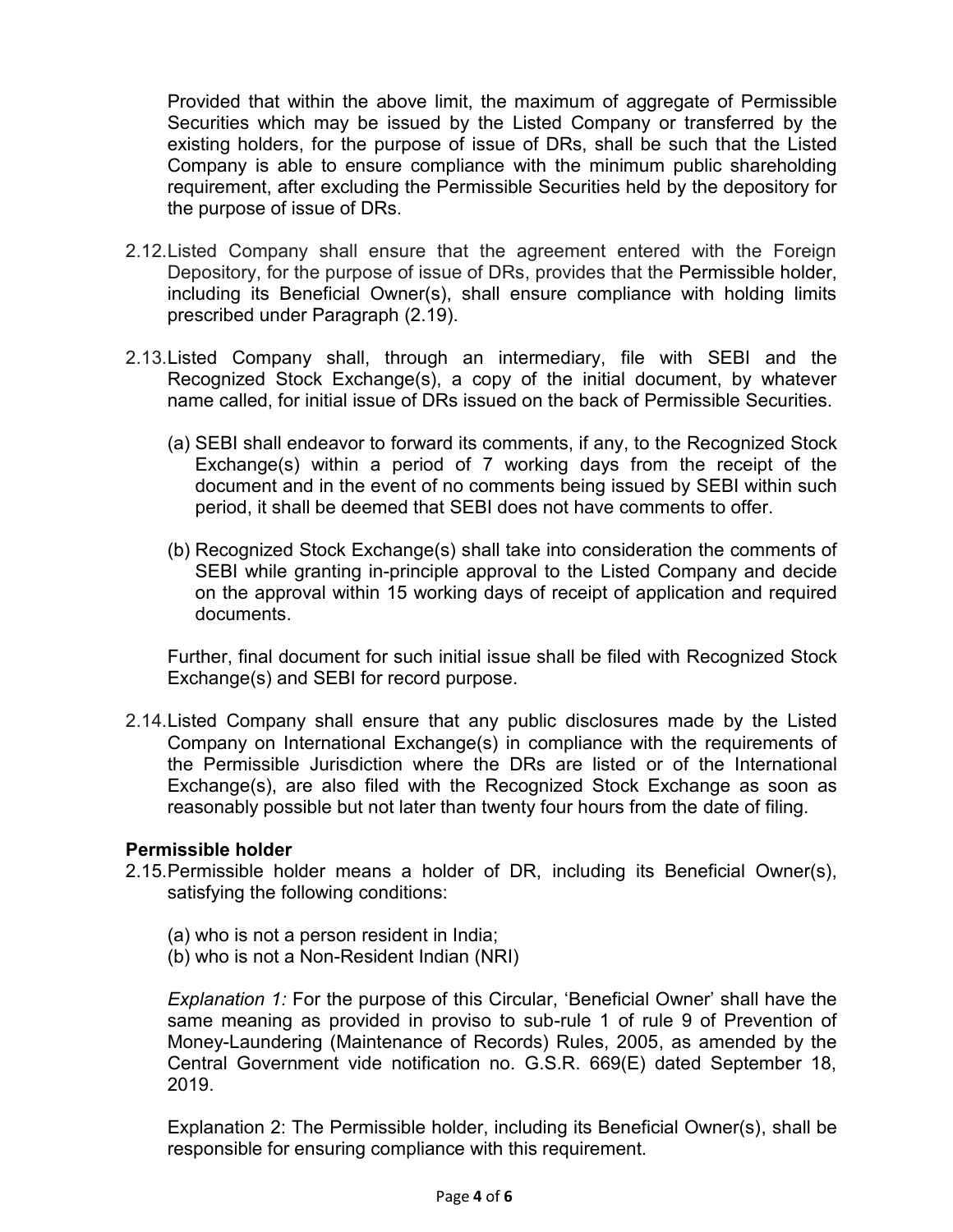## **Voting rights**

2.16.Listed Company shall ensure that the agreement entered between the holder of DRs, the Listed Company and the Depository provides that the voting rights on Permissible Securities, if any, shall be exercised by the DR holder through the Foreign Depository pursuant to voting instruction only from such DR holder.

## **Pricing**

- 2.17.In case of a simultaneous listing of, Permissible Securities on Recognised Stock Exchange(s) pursuant to a public offer / preferential allotment / qualified institutions placement under Securities and Exchange Board of India (Issue of Capital and Disclosure Requirements) Regulations, 2018, and DRs on the International Exchange, the price of issue or transfer of Permissible Securities, for the purpose of issue of DRs by Foreign Depository, shall not be less than the price for the public offer / preferential allotment / qualified institutions placement to domestic investors under the applicable laws.
- 2.18.Where Permissible Securities are issued by a Listed Company or 'transferred by the existing holders ', for the purpose of issue of DRs by the Foreign Depository, the same shall be issued at a price, not less than the price applicable to a corresponding mode of issue of such Permissible Securities to domestic investors under the applicable laws.

#### **Obligations of Indian Depository, Foreign Depository and Domestic Custodian**

2.19.Indian Depositories, in consultation with each other, shall develop a system to ensure that aggregate holding of DR holders along with their holding, if any, through offshore derivative instruments and holding as a Foreign Portfolio Investor belonging to same investor group shall not exceed the limit on foreign holding under the FEMA and applicable SEBI Regulations. For this purpose, Indian Depositories shall have necessary arrangement with the Domestic Custodian and / or Foreign Depository.

**Explanation-** For the purposes of Paragraph (2.19), the term 'investor group' shall have the meaning as prescribed to such term in the Securities and Exchange Board of India (Foreign Portfolio Investors) Regulations, 2019 or amendments thereof.

- 2.20.Domestic Custodian shall maintain records in respect of, and report to, Indian depositories all transactions in the nature of issue and cancellation of depository receipts, for the purpose of monitoring limits.
- 2.21.Indian Depositories shall coordinate among themselves and with Domestic Custodian to disseminate:
	- (a) the outstanding Permissible Securities against which the DRs are outstanding; and,
	- (b) the limit up to which Permissible Securities can be converted to DRs.